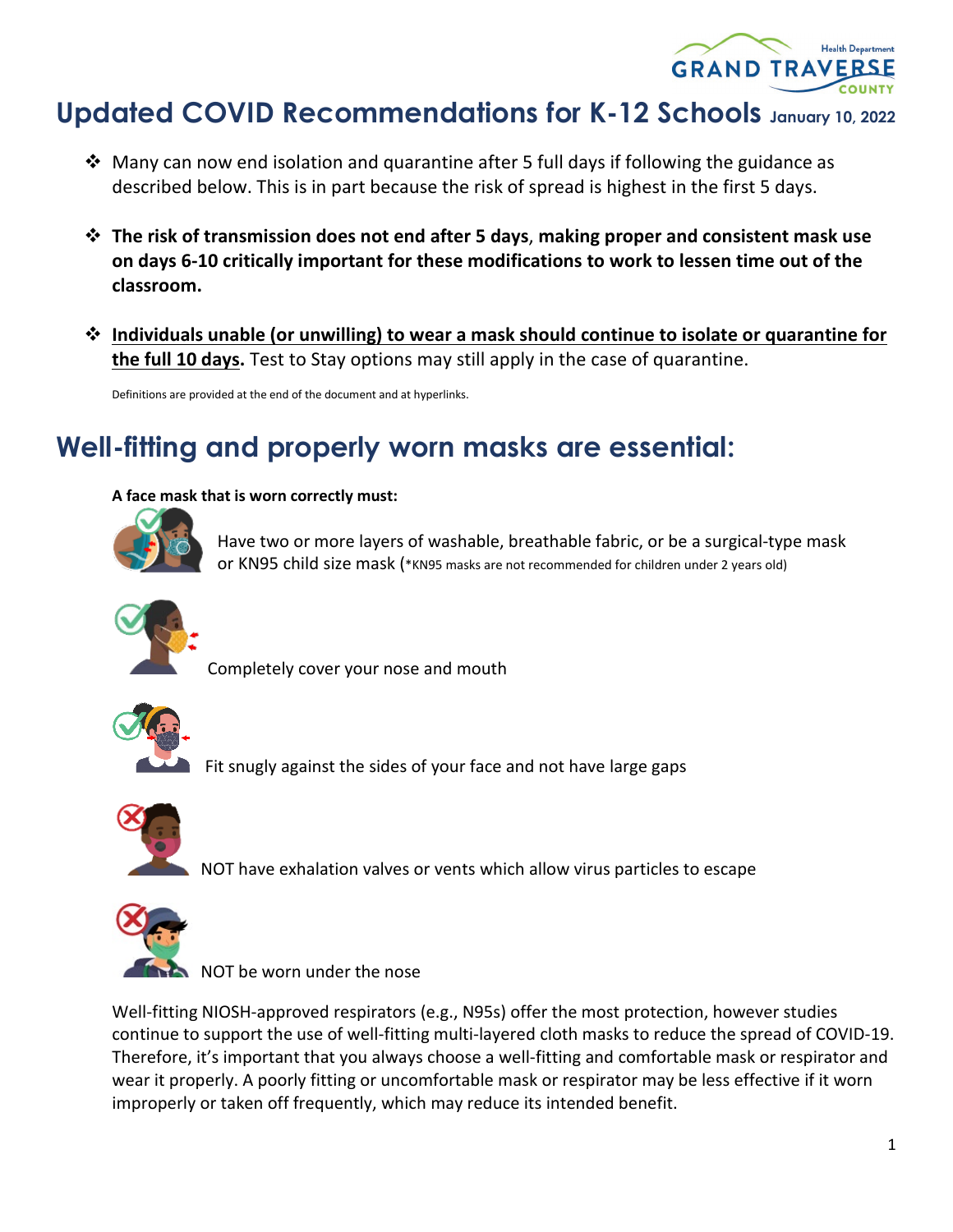## **COVID-19 Isolation for K-12 Schools- for those that are ill or have a positive test**

Anyone that has been diagnosed with COVID-19 or has symptoms of COVID-19 should *isolate*, regardless of whether they have been vaccinated or have been infected with COVID-19 before.

## **All people diagnosed with COVID-19, or have symptoms and were not able to get tested should stay in isolation for** *at least* **5 full days\***

This includes:

- People who have a positiv[e viral test](https://www.cdc.gov/coronavirus/2019-ncov/testing/diagnostic-testing.html) for COVID-19, regardless of whether or not they have [symptoms.](https://www.cdc.gov/coronavirus/2019-ncov/symptoms-testing/symptoms.html)
- People with [symptoms](https://www.cdc.gov/coronavirus/2019-ncov/symptoms-testing/symptoms.html) of COVID-19, including people who got tested for COVID-19 and are awaiting their results or those that have not been tested (even if they have not been in [close contact](https://www.cdc.gov/coronavirus/2019-ncov/php/contact-tracing/contact-tracing-plan/appendix.html#contact) with someone with COVID-19).

Note: Day 0 is the day symptoms began or the day of the positive viral test (for people with no COVID-19 symptoms).

*\*Note that these recommendations do not apply to people with [severe COVID-19](https://www.covid19treatmentguidelines.nih.gov/overview/clinical-spectrum/) or with [weakened immune systems \(immuno](https://www.cdc.gov/coronavirus/2019-ncov/vaccines/recommendations/immuno.html)[compromised\).](https://www.cdc.gov/coronavirus/2019-ncov/vaccines/recommendations/immuno.html) See CDC's [COVID-19 Quarantine and Isolation](https://www.cdc.gov/coronavirus/2019-ncov/your-health/quarantine-isolation.html) page recommendations for when to end isolation for these groups*

## **After day 5:**

- **If they had symptoms:** isolation can end after 5 full days if they have been fever-free for 24 hours without the use of fever-reducing medication and their other symptoms have improved (loss of taste and smell may not get better for weeks or months and need not delay the end of isolation). In other words, they can leave the house on day 6.
	- $\circ$  If they continue to have a fever or their symptoms have not improved after 5 days, they should stay in isolation *until* they are fever-free for 24 hours without the use of fever-reducing medication and their other symptoms have improved.
- **If they never had symptoms:** They can end isolation after 5 full days. In other words, they can leave the house on day 6.
	- $\circ$  If they do develop [symptoms](https://www.cdc.gov/coronavirus/2019-ncov/symptoms-testing/symptoms.html) after testing positive, the 5-day isolation period should start over with day 0 being the day symptoms started. They can end isolation as described above in "if they had symptoms".
- They should continue to wear a [well-fitting mask](https://www.cdc.gov/coronavirus/2019-ncov/your-health/effective-masks.html) around others at home and in public for 5 additional days (day 6 through day 10) after the end of their 5-day isolation.
	- $\circ$  They should not participate in any elective activity that cannot be done while properly wearing a well-fitting [mask](https://www.cdc.gov/coronavirus/2019-ncov/your-health/effective-masks.html)
	- $\circ$  If they are unable to properly wear a mask when around others, they should continue to isolate for 10 days.
- They should avoid people who are [immunocompromised or at high risk for severe disease,](https://www.cdc.gov/coronavirus/2019-ncov/need-extra-precautions/people-with-medical-conditions.html) and nursing homes and other high-risk settings, until after at least 10 days.

#### **School Logistics for Days 5-10 of Isolation:**

#### **The school should ensure there is a plan for people returning after 5 days of isolation to stay masked at all times indoors.**

- $\circ$  This includes ALL indoor activities, such as gym, athletics, band, choir, etc. Any activity that cannot comfortably and safely be done while wearing a well-fitted mask must not be done until the full 10 days has passed.
- $\circ$  During times in the school day when students or staff members may typically remove masks indoors (such as during lunches, snacks, etc.), the school should have a plan to adequately distance those that are still potentially contagious.

**Please refer to "Responding to COVID-19 Cases in K-12 Schools"** [https://www.cdc.gov/coronavirus/2019](https://www.cdc.gov/coronavirus/2019-ncov/community/schools-childcare/k-12-contact-tracing/guide.html) [ncov/community/schools-childcare/k-12-contact-tracing/guide.html](https://www.cdc.gov/coronavirus/2019-ncov/community/schools-childcare/k-12-contact-tracing/guide.html) **for further guidance in handling cases in school**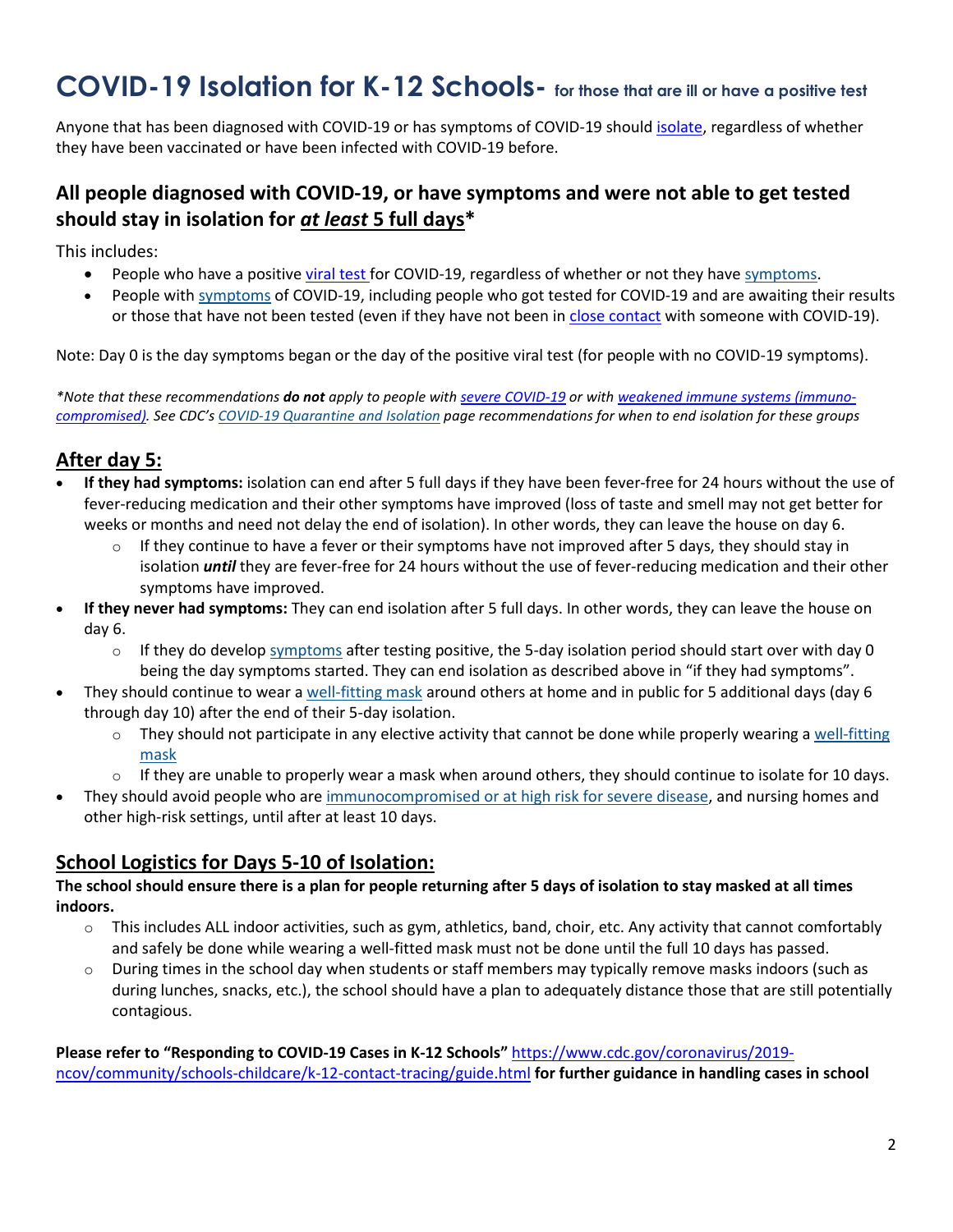## **COVID-19 Quarantine for K-12 Schools- for those exposed to someone with COVID-19**

### **Who Does Not Need to Quarantine:**

Students, teachers, and staff who came into close contact with someone with COVID-19 and are in one of the following groups do not need to quarantine:

- 1. People who are **ages 18 and older** and have received all [recommended vaccine doses,](https://www.cdc.gov/coronavirus/2019-ncov/vaccines/stay-up-to-date.html) including [boosters](https://www.cdc.gov/coronavirus/2019-ncov/vaccines/booster-shot.html) and [additional primary shots](https://www.cdc.gov/coronavirus/2019-ncov/vaccines/recommendations/immuno.html) fo[r some immunocompromised people.](https://www.cdc.gov/coronavirus/2019-ncov/vaccines/recommendations/immuno.html)
- 2. People who are **ages 5–17 years** and completed the [primary series](https://www.cdc.gov/coronavirus/2019-ncov/vaccines/stay-up-to-date.html) of COVID-19 vaccines.
- 3. Anyone who has tested positive for COVID-19 using a [viral test](https://www.cdc.gov/coronavirus/2019-ncov/symptoms-testing/testing.html) within the last 90 days.

## **Who Should Quarantine or May Test to Stay (TTS)\*:**

Students, teachers, and staff who came into [close contact](https://www.cdc.gov/coronavirus/2019-ncov/php/contact-tracing/contact-tracing-plan/appendix.html#contact) with someone with COVID-19 should [quarantine](https://www.cdc.gov/coronavirus/2019-ncov/your-health/quarantine-isolation.html#closecontact) for at least 5 days after their last close contact if they are in one of the following groups (Note: day 0 is the last day of [exposure\)](https://www.cdc.gov/coronavirus/2019-ncov/your-health/quarantine-isolation.html):

- 1. People who are ages **18 and older** and completed the [primary series](https://www.cdc.gov/coronavirus/2019-ncov/vaccines/stay-up-to-date.html) of recommended vaccine, **but** have not received a [recommended](https://www.cdc.gov/coronavirus/2019-ncov/vaccines/booster-shot.html) booster shot when eligible.
	- o A primary series consists of:
		- A 2-dose series of an mRNA COVID-19 vaccine (Pfizer-BioNTech or Moderna)#, **or**
		- A single-dose COVID-19 vaccine (Johnson & Johnson's Janssen vaccine) *#an additional primary shot (3rd dose) is needed in people who ar[e moderately or severely immunocompromised](https://www.cdc.gov/coronavirus/2019-ncov/vaccines/recommendations/immuno.html)*
- 2. People of any age who are not vaccinated or have not completed a [primary vaccine series.](https://www.cdc.gov/coronavirus/2019-ncov/vaccines/stay-up-to-date.html)
- 3. Anyone unable (or unwilling) to wear a mask when around others should continue to quarantine for 10 days.

**NOTE:** For household settings, it can be very hard to stay isolated from others in the home. If the student, teacher, or staff member is unable to prevent having continued exposures, they may need to quarantine longer than 10 days. Every time they come into close contact with the person with COVID-19 while they are infectious, the 5 quarantine starts over because they were exposed to the virus again.

**\***These individuals could also be eligible for **Test to Stay (TTS) programs** that would allow them to stay in the school setting during the quarantine period. Outside the school setting, quarantine recommendations would still apply. Further information in the TTS section.

#### **All close contacts, regardless whether or not they should quarantine, should:**

- Wear a [well-fitting mask](https://www.cdc.gov/coronavirus/2019-ncov/your-health/effective-masks.html) when around others for 10 days from the date of their last close contact with someone with COVID-19 (the date of last close contact is considered day 0).
- [Get tested](https://www.cdc.gov/coronavirus/2019-ncov/testing/diagnostic-testing.html) at least 5 days after their last close contact with someone with COVID-19, unless they had tested positive for COVID-19 in the last 90 days.
- Watch for [symptoms of COVID-19,](https://www.cdc.gov/coronavirus/2019-ncov/symptoms-testing/symptoms.html) such as fever (100.4◦F or greater), cough, or shortness of breath.
	- o Anyone that tests positive or develops any COVID-19 symptoms should isolate from other people and follow recommendations for [isolation.](https://www.cdc.gov/coronavirus/2019-ncov/community/schools-childcare/k-12-contact-tracing/about-isolation.html)
- Avoid people who are [immunocompromised or at high risk for severe disease,](https://www.cdc.gov/coronavirus/2019-ncov/need-extra-precautions/people-with-medical-conditions.html) and nursing homes and other highrisk settings, until after at least 10 days.

### **School Logistics for Days 5-10 of Quarantine:**

#### **The school should ensure there is a plan for people returning after 5 days of quarantine to stay masked at all times indoors.**

- $\circ$  This includes ALL indoor activities, such as gym, athletics, band, choir, etc. Any activity that cannot comfortably and safely be done while wearing a well-fitted mask must not be done until the full 10 days has passed.
- $\circ$  During times in the school day when students or staff members may typically remove masks indoors (such as during lunches, snacks, etc.), the school should have a plan to adequately distance those that are still potentially contagious.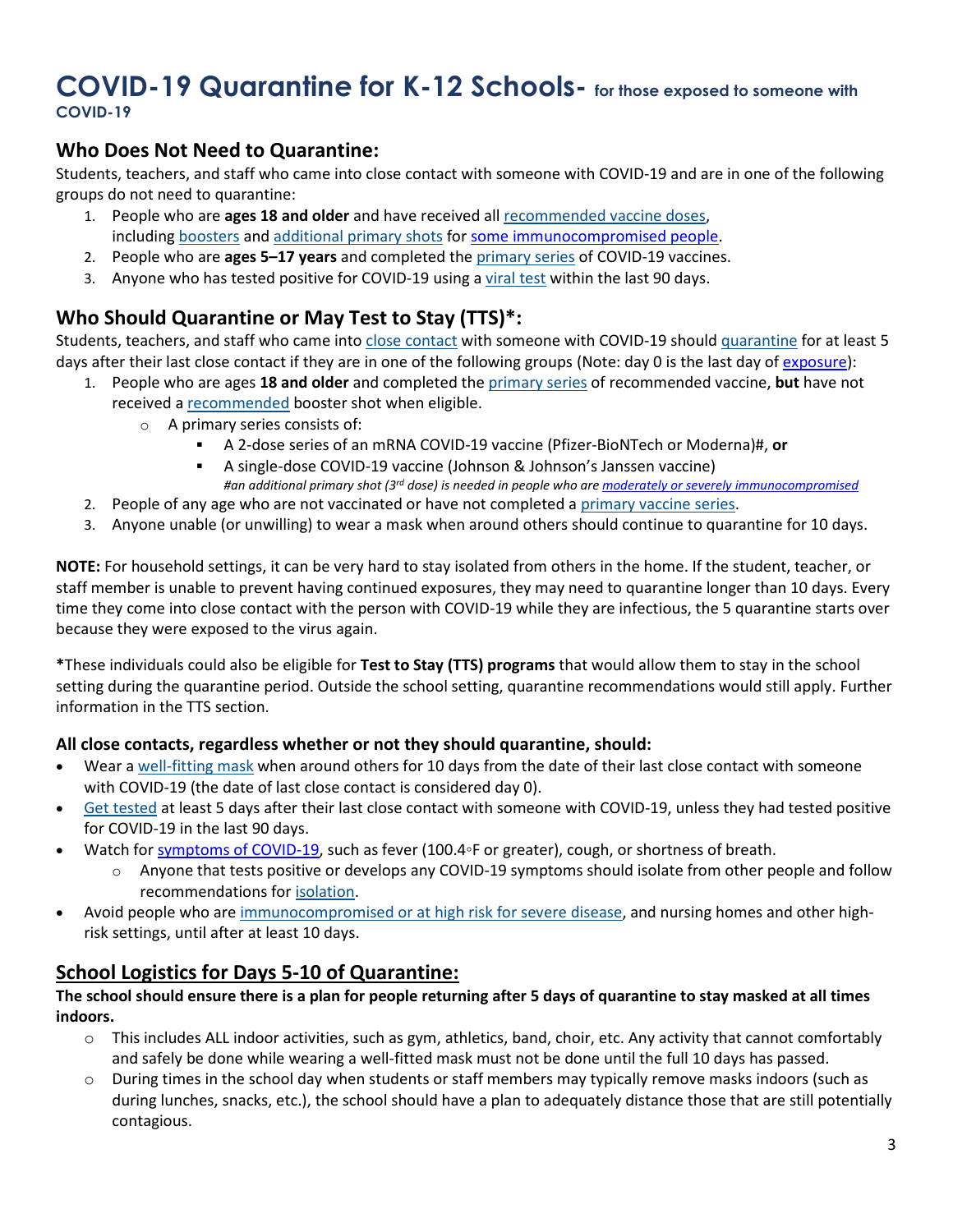## **Who are NOT eligible for the shorter isolation/quarantine recommendations and should continue to follow the traditional 10-day recommendations?**

- 1. *Children < 2 years of age, or other individuals who are unable or not willing to wear a mask:* People who [cannot](https://www.cdc.gov/coronavirus/2019-ncov/prevent-getting-sick/about-face-coverings.html)  [wear a mask,](https://www.cdc.gov/coronavirus/2019-ncov/prevent-getting-sick/about-face-coverings.html) including children < 2 years of age and people of any age with certain disabilities, should isolate (if infected) and quarantine (if exposed) for 10 days.
- 2. *People who have severe illness:* People with severe COVID-19 illness (e.g., [requiring hospitalization, intensive care,](https://www.cdc.gov/coronavirus/2019-ncov/hcp/duration-isolation.html)  [or ventilation support\)](https://www.cdc.gov/coronavirus/2019-ncov/hcp/duration-isolation.html) should [isolate](https://www.cdc.gov/coronavirus/2019-ncov/hcp/duration-isolation.html) for at least 10 days and may need to isolate longer after symptom onset. They should consult with their healthcare provider for guidance.
- 3. *People who are immunocompromised:* This guidance is not intended for people who are [immunocompromised](https://www.cdc.gov/coronavirus/2019-ncov/need-extra-precautions/people-with-medical-conditions.html) and infected with COVID-19 as they might stay infectious longer than 10 days. They should consult with their healthcare provider for guidance.

## **Test to Stay (TTS)**

Test to Stay (TTS) is a method of contact tracing and COVID-19 testing that is sequentially repeated to allow **schoolassociated close contacts** who are not fully vaccinated to continue in-person learning during their quarantine period. It is an [evidence-based](https://www.cdc.gov/coronavirus/2019-ncov/science/science-briefs/transmission_k_12_schools.html) method to minimize the impact of quarantine and limit school absences**. It does not apply to staff or students exposed outside of the school setting (i.e., household close contact, etc.).**

If a student, teacher, or staff has come into close contact with someone with COVID-19 *in the school-setting* and has been identified as someone who should quarantine, they can continue to attend school and school functions if they:

- Test negative by rapid antigen testing prior to attending class or any school function on the FIRST day they became aware of the exposure and then at least every other day until and including day 5 after exposure.
	- $\circ$  Testing only needs to be done prior to attending school or school activities, in other words, it does not have to be done on weekends or holidays unless the student will be attending a school activity
- Testing can be done in school by trained staff, at an offsite testing facility, or at home using a home test. Only rely on home test if you feel the results being reported to you are trustworthy.
- If any test is positive, the student must then isolate as explained above.
	- $\circ$  NO CONFIRMATION WITH PCR IS NEEDED of a positive rapid antigen test in this situation as they were exposed to someone with COVID-19 therefore have a higher likelihood of infection. See [https://www.cdc.gov/coronavirus/2019](https://www.cdc.gov/coronavirus/2019-ncov/lab/resources/Antigen_Testing_Algorithm_CommunitySettings.pdf) [ncov/lab/resources/Antigen\\_Testing\\_Algorithm\\_CommunitySettings.pdf](https://www.cdc.gov/coronavirus/2019-ncov/lab/resources/Antigen_Testing_Algorithm_CommunitySettings.pdf)

### **Participants in Test to Stay (TTS) should:**

- Wear a [well-fitting mask](https://www.cdc.gov/coronavirus/2019-ncov/your-health/effective-masks.html) when around others for 10 days from the date of their last close contact with someone with COVID-19 (the date of last close contact is considered day 0).
- Watch for [symptoms of COVID-19,](https://www.cdc.gov/coronavirus/2019-ncov/symptoms-testing/symptoms.html) such as fever (100.4◦F or greater), cough, or shortness of breath.  $\circ$  If symptoms develop, they should isolate from other people and follow recommendations for [isolation.](https://www.cdc.gov/coronavirus/2019-ncov/community/schools-childcare/k-12-contact-tracing/about-isolation.html)
- Avoid people who are [immunocompromised or at high risk for severe disease,](https://www.cdc.gov/coronavirus/2019-ncov/need-extra-precautions/people-with-medical-conditions.html) and nursing homes and other highrisk settings, until after at least 10 days.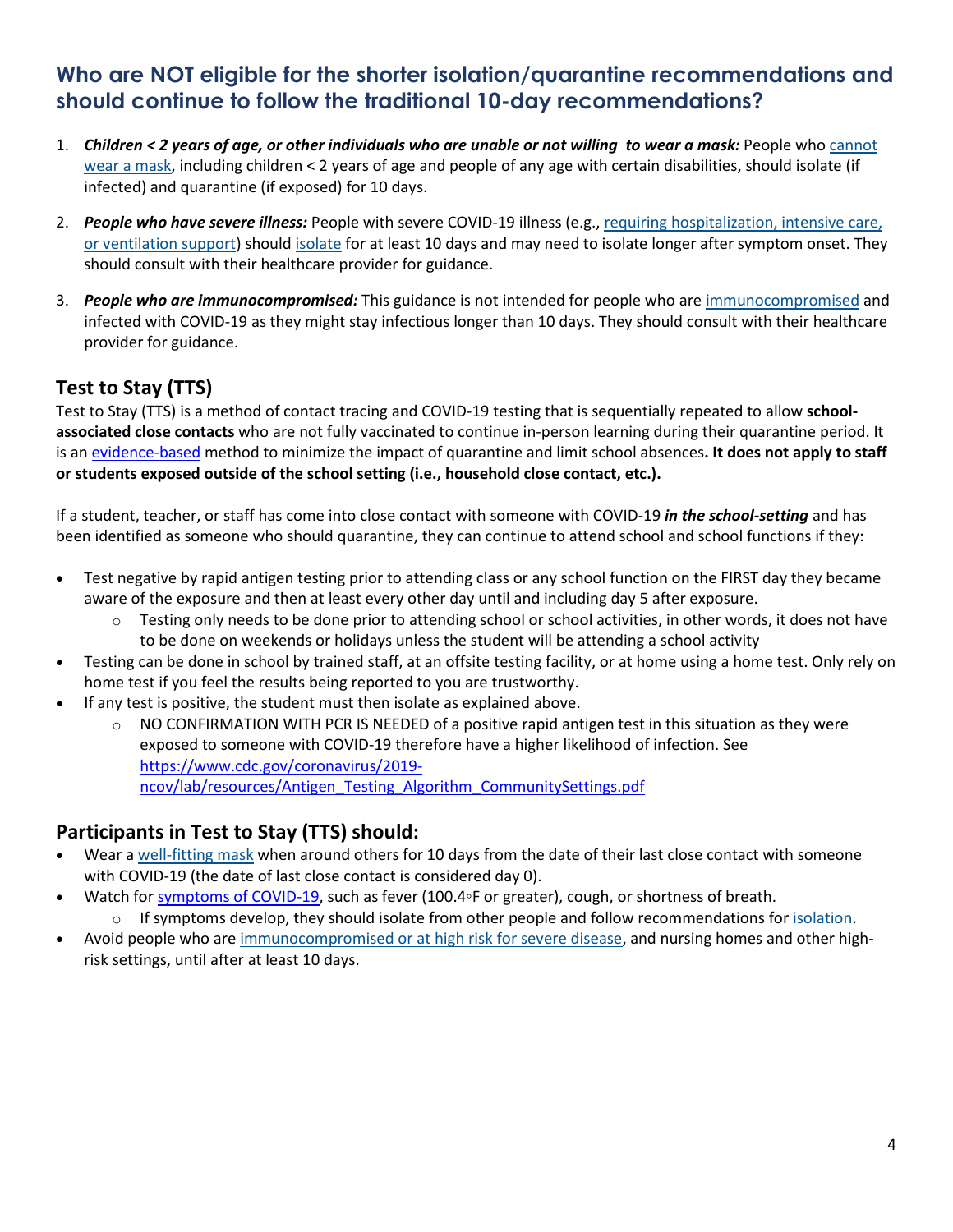## **School Testing Opportunities and State Support from MDHHS**

#### **MI Safer Schools Testing Program**

MDHHS is providing schools antigen testing supplies free of charge through the [MI Safe Schools Testing](https://gcc02.safelinks.protection.outlook.com/?url=https%3A%2F%2Fwww.michigan.gov%2Fcoronavirus%2F0%2C9753%2C7-406-98178_104699_104700_105077---%2C00.html&data=04%7C01%7CGroenM2%40michigan.gov%7C554362f1251049458ee008d97224d8ed%7Cd5fb7087377742ad966a892ef47225d1%7C0%7C0%7C637666324839934856%7CUnknown%7CTWFpbGZsb3d8eyJWIjoiMC4wLjAwMDAiLCJQIjoiV2luMzIiLCJBTiI6Ik1haWwiLCJXVCI6Mn0%3D%7C1000&sdata=2sqWX1Ue5xWXXgGUI45NXtLqIywTNZm9%2FWV6Fk1HBT4%3D&reserved=0)  [program.](https://gcc02.safelinks.protection.outlook.com/?url=https%3A%2F%2Fwww.michigan.gov%2Fcoronavirus%2F0%2C9753%2C7-406-98178_104699_104700_105077---%2C00.html&data=04%7C01%7CGroenM2%40michigan.gov%7C554362f1251049458ee008d97224d8ed%7Cd5fb7087377742ad966a892ef47225d1%7C0%7C0%7C637666324839934856%7CUnknown%7CTWFpbGZsb3d8eyJWIjoiMC4wLjAwMDAiLCJQIjoiV2luMzIiLCJBTiI6Ik1haWwiLCJXVCI6Mn0%3D%7C1000&sdata=2sqWX1Ue5xWXXgGUI45NXtLqIywTNZm9%2FWV6Fk1HBT4%3D&reserved=0) Schools and individual school districts can request antigen test kits through the Mi Safer Schools: [School Antigen COVID Test Ordering form.](https://gcc02.safelinks.protection.outlook.com/?url=https%3A%2F%2Fforms.office.com%2FPages%2FResponsePage.aspx%3Fid%3Dh3D71Xc3rUKWaoku9HIl0ZGHyz3HKppAusICATcUVNlUMEZHUkJKTExHQlo5VVpKNlpIRVZJTTg0SyQlQCN0PWcu%26wdLOR%3DcBB496C74-933E-4E39-8B2A-37EBC570E455&data=04%7C01%7CGroenM2%40michigan.gov%7C554362f1251049458ee008d97224d8ed%7Cd5fb7087377742ad966a892ef47225d1%7C0%7C0%7C637666324839944812%7CUnknown%7CTWFpbGZsb3d8eyJWIjoiMC4wLjAwMDAiLCJQIjoiV2luMzIiLCJBTiI6Ik1haWwiLCJXVCI6Mn0%3D%7C1000&sdata=ojpeqL7Uxs8kviKX9lX9kij5cssADatk%2BRgagT%2BCQys%3D&reserved=0) MDHHS will be leveraging our partnership with Intermediate School Districts to help distribute COVID-19 antigen tests based on the orders placed in the School Antigen COVID Test Ordering Form. Questions about test supply orders can be sent to your Intermediate School District and any other school testing related questions can be sent directly to MDHHS at [MDHHS-](mailto:MDHHS-COVIDtestingsupport@michigan.gov)[COVIDtestingsupport@michigan.gov](mailto:MDHHS-COVIDtestingsupport@michigan.gov)

#### **Community Testing Locations**

- Free community-based pop-up rapid antigen testing Coronavirus - [Community Based Pop-Up Rapid Antigen Testing](https://www.michigan.gov/coronavirus/0,9753,7-406-98178_104699_104714-554722--,00.html)
- Find a COVID-19 testing location [Coronavirus -](https://www.michigan.gov/coronavirus/0,9753,7-406-99891_99912---,00.html) Test

#### **Home Tests**

At-home rapid COVID-19 antigen tests are now available and can be purchased over-the-counter in grocery stores and pharmacies. MDHHS has some at-home tests that will be available to schools through their ISDs. ISDs should contact the [MDHHS-COVIDtestingsupport@michigan.gov](mailto:MDHHS-COVIDtestingsupport@michigan.gov) team to order tests. The [MI Backpack](https://www.michigan.gov/coronavirus/0,9753,7-406-98178_104699_104700_105077-572622--,00.html)  [Home Test Pilot Program](https://www.michigan.gov/coronavirus/0,9753,7-406-98178_104699_104700_105077-572622--,00.html) is a voluntary program offered by MDHHS for Michigan K-12 students, educators, staff, and their families who want an extra layer of protection against COVID-19

## **Additional Resources**

- [MDHHS Recommendations for Safer School Operations during COVID-19](https://www.michigan.gov/documents/coronavirus/COVID-19_Guidance_for_Operating_Schools_Safely_728838_7.pdf)
- [Guidance for COVID-19 Prevention in K-12 Schools | CDC](https://www.cdc.gov/coronavirus/2019-ncov/community/schools-childcare/k-12-guidance.html#anchor_1625661937509)
- [Parents and Caregivers | CDC](https://www.cdc.gov/coronavirus/2019-ncov/community/schools-childcare/parent-faqs.html)
- [CDC Guidance for Fully Vaccinated People](https://www.cdc.gov/coronavirus/2019-ncov/vaccines/fully-vaccinated-guidance.html)
- [COVID-19 Guidance for Safe Schools \(American Academy of Pediatrics\)](https://services.aap.org/en/pages/2019-novel-coronavirus-covid-19-infections/clinical-guidance/covid-19-planning-considerations-return-to-in-person-education-in-schools/)

For the latest information on Michigan's response to COVID-19, please visit [Michigan.gov/Coronavirus.](http://www.michigan.gov/Coronavirus) You may also call the COVID-19 Hotline at 888-535-6136 or email [COVID19@michigan.gov.](mailto:COVID19@michigan.gov)